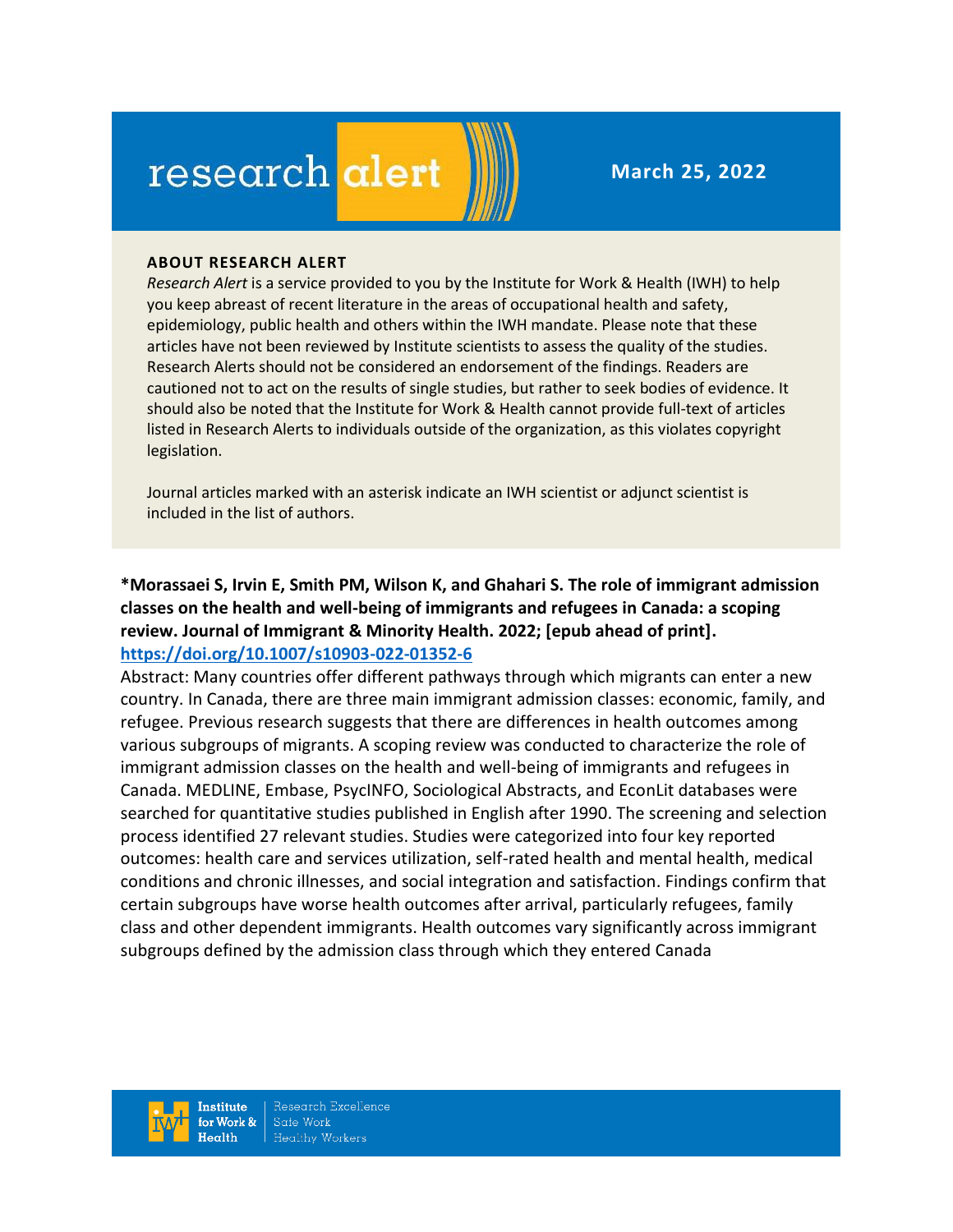#### **\*Sandhu HK, Shaw J, Carnes D, Furlan AD, Tysall C, Adjei H, et al. Development and testing of an opioid tapering self-management intervention for chronic pain: I-WOTCH. BMJ Open. 2022; 12(3):e053725.**

#### **<https://doi.org/10.1136/bmjopen-2021-053725> [open access]**

Abstract: OBJECTIVES: To describe the design, development and pilot of a multicomponent intervention aimed at supporting withdrawal of opioids for people with chronic nonmalignant pain for future evaluation in the Improving the Wellbeing of people with Opioid Treated CHronic pain (I-WOTCH) randomised controlled trial. DESIGN: The I-WOTCH intervention draws on previous literature and collaboration with stakeholders (patient and public involvement). Intervention mapping and development activities of Behaviour Change Taxonomy are described. SETTING: The intervention development was conducted by a multidisciplinary team with clinical, academic and service user perspectives. The team had expertise in the development and testing of complex health behaviour interventions, opioid tapering and pain management in primary and secondary care, I.T programming, and software development-to develop an opioid tapering App. PARTICIPANTS: The I-WOTCH trial participants are adults (18 years and over) with chronic non-malignant pain using strong opioids for at least 3 months and on most days in the preceding month. OUTCOMES: A multicomponent self-management support package to help people using opioids for chronic non-malignant pain reduce opioid use. INTERVENTIONS AND RESULTS: Receiving information on the impact of long-term opioid use, and potential adverse effects were highlighted as important facilitators in making the decision to reduce opioids. Case studies of those who have successfully stopped taking opioids were also favoured as a facilitator to reduce opioid use. Barriers included the need for a 'trade-off to fill the deficit of the effect of the drug'. The final I-WOTCH intervention consists of an 8-10 week programme incorporating: education; problem-solving; motivation; group and one to one tailored planning; reflection and monitoring. A detailed facilitator manual was developed to promote consistent delivery of the intervention across the UK. CONCLUSIONS: We describe the development of an opioid reduction intervention package suitable for testing in the I-WOTCH randomised controlled trial. TRIAL REGISTRATION NUMBER: ISRCTN49470934

#### **Batson A, Newnam S, and Koppel S. Health, safety, and wellbeing interventions in the workplace, and how they may assist ageing heavy vehicle drivers: a meta review. Safety Science. 2022; 150:105676.**

**<https://doi.org/10.1016/j.ssci.2022.105676>** 

# **Dong XS, Brooks RD, Brown S, and Harris W. Psychological distress and suicidal ideation among male construction workers in the United States. American Journal of Industrial Medicine. 2022; [epub ahead of print].**

#### **<https://doi.org/10.1002/ajim.23340>**

Abstract: Background: Male workers in the US construction industry have a higher suicide rate than other workers in the nation. However, related research on this population remains

**Institute** for Work &  $Heath$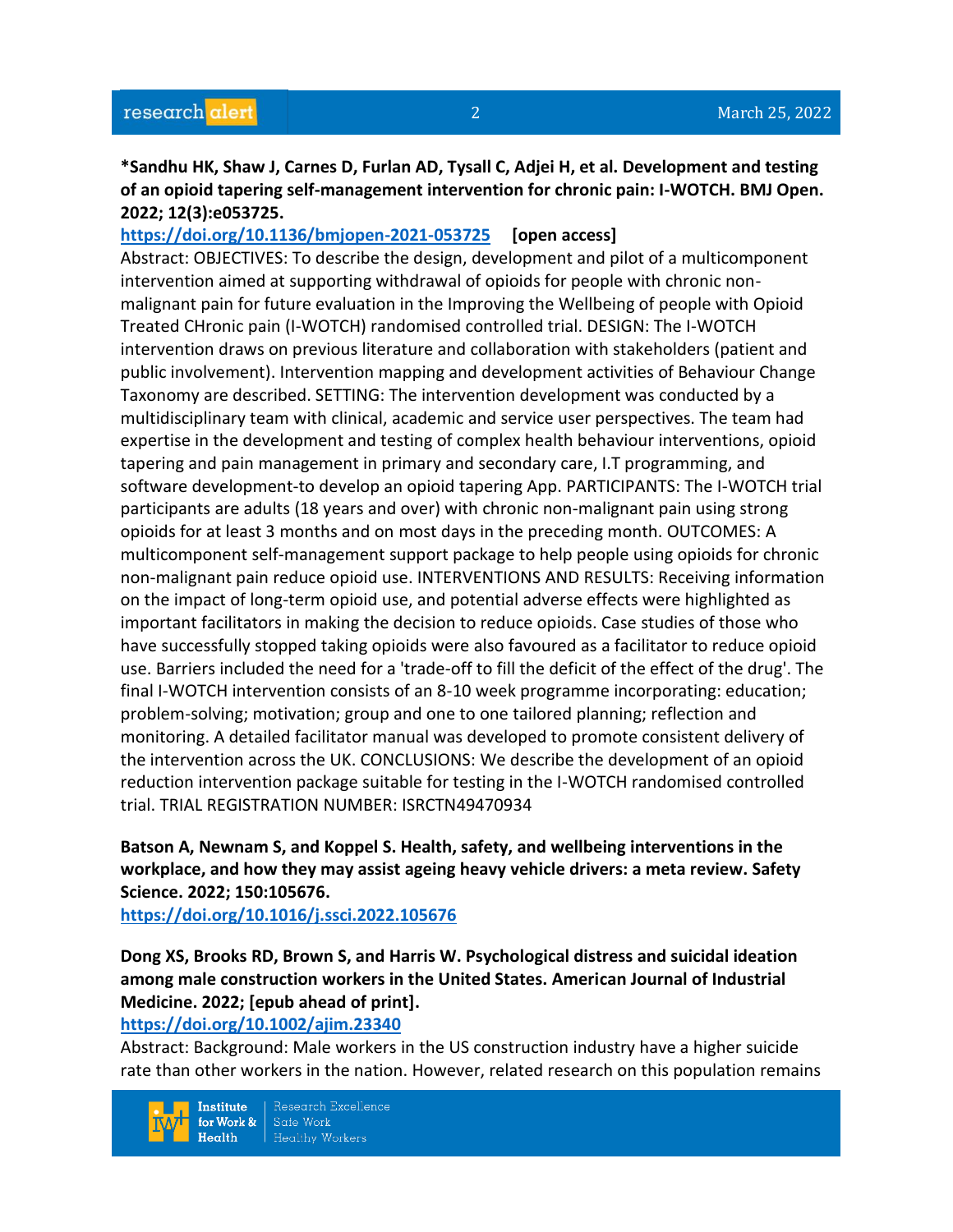sparse. This study evaluated psychological distress and suicidal ideation in these workers, and possible underlying factors. Methods: Data from the National Survey of Drug Use and Health from 2008 to 2014 were analyzed. Stratified and multiple logistic regression analyses were conducted to examine factors associated with psychological distress and suicidal ideation among male construction workers aged =18 years (n = 12,034). Results: Nearly one-third (29.6%) of male construction workers in the United States experienced psychological distress (23.8% graded as moderate, 5.8% as severe), and 2.5% reported suicidal ideation in the past year. Higher odds of serious psychological distress and suicidal ideation were found among workers who were younger, worked part-time, missed workdays due to injury or illness, or were in poor health. Illicit opioid use (odds ratio [OR] = 1.87, 95% confidence interval [CI]: 1.22-2.89) and alcohol dependence or abuse (OR = 2.64, 95% CI: 1.74-3.99) significantly escalated the odds of suicidal ideation. The odds of suicidal ideation among workers with serious psychological distress were 33 times higher than those having no or minor psychological distress (OR = 32.91, 95% CI: 19.82-54.65) when other factors were constant. Conclusions: Occupational and nonoccupational factors were associated with constructionworkers' psychological distress and suicidal ideation. Both illicit opioid use and alcohol dependence or abuse were risk factors, and psychological distress was a strong predictor for suicidal ideation. To improve workers' mental health, it is necessary to integrate workplace injury prevention with illicit opioid-use reduction programs and suicide prevention.

#### **de Groot S, Veldman K, Amick III BC, and Bultmann U. Work functioning among young adults: the role of mental health problems from childhood to young adulthood. Occupational and Environmental Medicine. 2022; 79(4):217-223.**

**<https://doi.org/10.1136/oemed-2021-107819> [open access]**

Abstract: OBJECTIVES: Mental health problems (MHPs) during childhood and adolescence are negatively associated with having a paid job in young adulthood. Yet, little is known about how young adults function at work, that is, do they experience difficulties in meeting their job demands given their health state. This longitudinal study aims to examine the impact of MHPs from childhood to young adulthood on young adults' work functioning (WF). METHODS: Data were used from 1004 participants in the TRacking Adolescents' Individual Lives Survey, a Dutch prospective cohort study with 18-year follow-up. MHP trajectories, including 11, 13.5, 16, 19, 22 and 26 age points, were identified using growth mixture models. WF was assessed at age 29 with the Work Role Functioning Questionnaire 2.0 (WRFQ). Regression analyses were conducted to examine the association between MHP trajectories and WF. RESULTS: Young adults with high-stable trajectories of internalising and externalising problems reported lower WF (mean WRFQ scores of 70.5 and 70.7, respectively) than those with low-stable trajectories (78.4 and 77.2), that is, they experience difficulties in meeting the work demands for more than one work day per full-time work week. Young adults with moderate-stable or decreasing MHP trajectories reported lower WF scores compared with those with low-stable trajectories. CONCLUSIONS: Both persistent high and elevated levels of

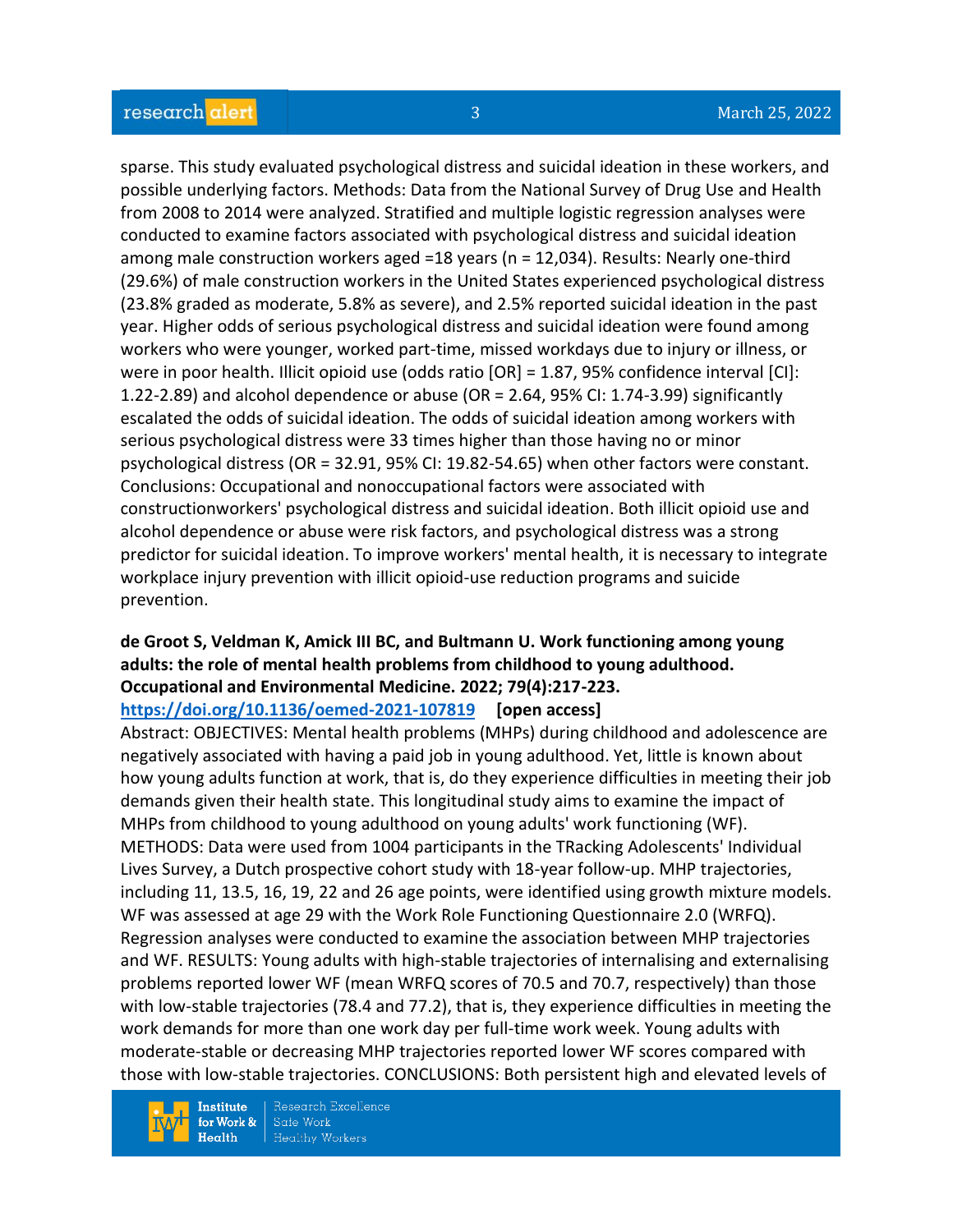MHPs from childhood to young adulthood are associated with lower WF scores in young adulthood compared with low-level MHPs. Occupational healthcare professionals should support young workers with a history of MHPs to optimise their work functioning

#### **Kameyama J, Hashizume Y, Takamura Y, Nomura S, Gomi T, and Yanagi H. Work engagement, well-being, and intent to continue working based on educational support among foreign care workers in Japan. Environmental Health and Preventive Medicine. 2022; 27:4.**

#### **<https://doi.org/10.1265/ehpm.21-00248> [open access]**

Abstract: Background: Global aging continues to progress. The shortage of human resources involved in long-term care (LTC) is a serious problem worldwide. It is necessary to promote the stable employment of foreign care workers. The purpose of this study was to identify which factors, including well-being, work engagement, and original items, contribute to foreign care workers' intent to continue working. Methods: We conducted an anonymous self-administered questionnaire survey of 259 foreign LTC workers at LTC facilities in Japan. The questionnaire survey items included the Japanese version of the Subjective Well-being Scale (J-SWBS), the Japanese version of the Utrecht Work Engagement Scale (J-UWES), and original items related to educational needs and issues. We used multiple regression analysis to predict variability from correlations among variables. And after that, we conducted a path analysis using structural equation modeling (SEM), and added that the explanatory variables (IV) were well-being, work engagement, and the original item component, and that the outcome variable (DV) was intention to continue working. We set a hypothetical model based on structural equations, corrected by path analysis, and examined its suitability. Results: The number of returned questionnaires for 259 foreign care workers was 147 (response rate 56.7%), and the number of analyzable questionnaires was 129 (valid response rate 49.8%). For intention to continue working, the results of structural equation modeling showed direct effects for satisfaction with low back pain measure guidance ( $\beta$  = .255), satisfaction with the national examination guidance method ( $\beta$  = .217), well-being ( $\beta$  = .046), and work engagement ( $\beta$  = .026). In work-engagement, there was a direct effect of happiness ( $\beta$  = .715), willingness to learn good care ( $\beta$  = 4.849), and confidence in my ability ( $\beta$  = 2.902,), whilst in well-being, satisfaction with low back pain measure guidance ( $\beta$  = 1.582) and confidence in my ability ( $\beta$  = 1.999) were found to have direct effects. Conclusions: To increase the intent of foreign care workers to continue working, appropriate guidance should be given related to the development of lumbago. In addition, to provide a place and scene where they can learn good care, having a relationship in practice where foreign care workers can feel that their abilities are being utilized, and developing and maintaining educational support that motivates them to learn good care may be effective.

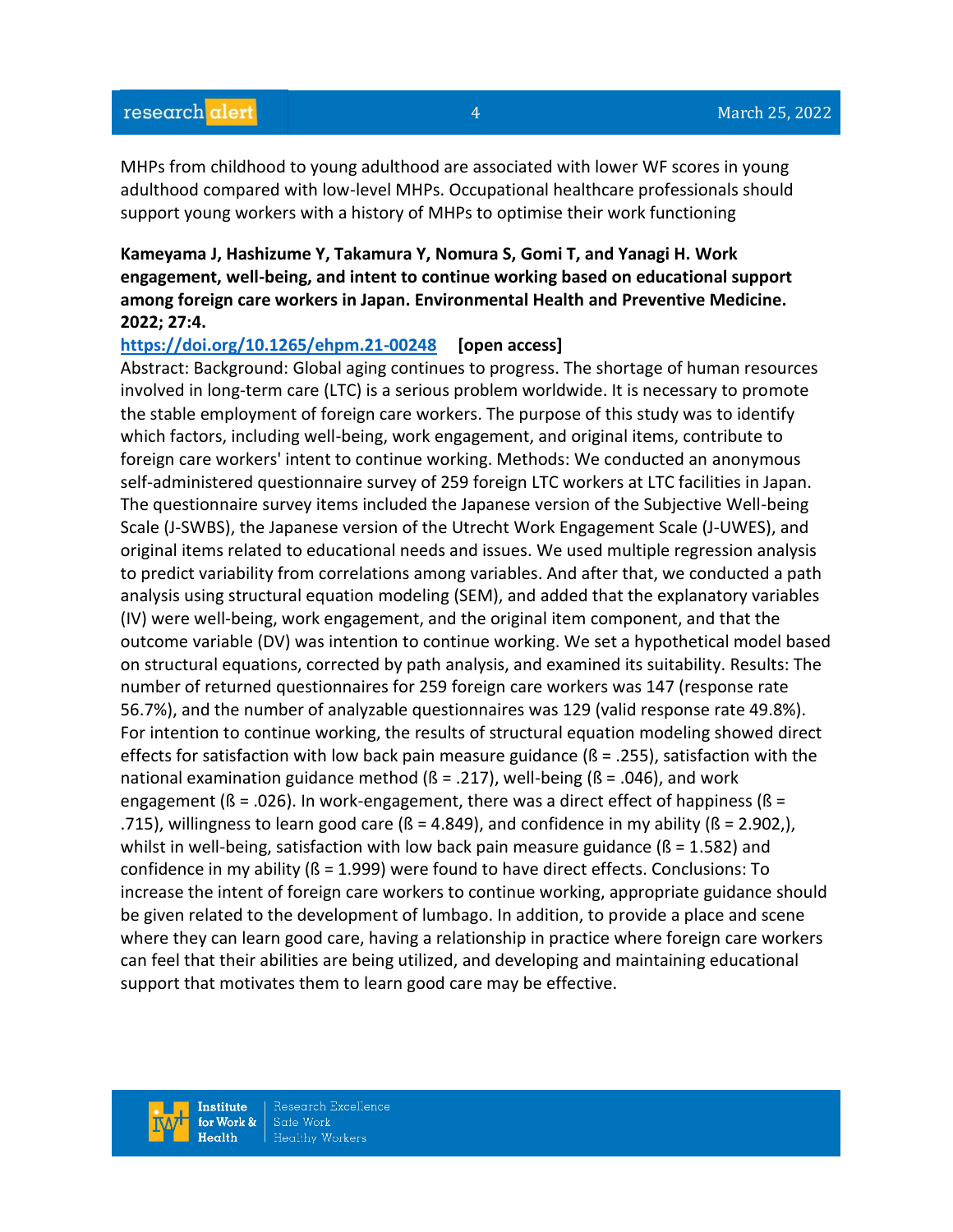**Kang BA, Kwon S, You M, and Lee H. Perceived sources of occupational burn-out and embitterment among front-line health workers for COVID-19 control in Gyeonggi province, South Korea: a qualitative study. Occupational and Environmental Medicine. 2022; 79(4):245-252.** 

**<https://doi.org/10.1136/oemed-2021-107635> [open access]** Abstract: OBJECTIVES: Front-line health workers (FHWs) for COVID-19 control in South Korea have implemented a labour-intensive contact tracing programme, which places them at high risk for mental health problems. However, a few studies have examined mental health conditions in this population. We employed a qualitative approach to understand the factors perceived as causes of burn-out and embitterment among temporary FHWs to provide recommendations for supporting the workforce. METHODS: We recruited 20 FHWs to participate in semistructured focus group interviews through purposive sampling. The sample size was determined on the basis of data saturation. We collected data from October to November 2020, audiorecording and transcribing the interviews. Data analysis was conducted manually, applying the principles of grounded theory. RESULTS: Five levels of perceived sources of occupational burn-out and embitterment emerged. FHWs showed considerable mistrust of patients and faced ethical dilemmas in accessing and disclosing personal information. Poor collaboration with community health centre workers and interested parties as well as inadequate organisational support aggravated their conditions. Lack of social recognition and employment instability also presented challenges for FHWs' mental health. CONCLUSIONS: The current pandemic response system imposes great moral and emotional burdens on the workforce, prompting the need for initiatives to safeguard the values and needs of those who represent the backbone of the system. This study suggests that multilevel strategies, including providing organisational support and establishing contingency plans for workforce management and resource distribution, may improve FHWs' mental health outcomes as well as the health system for emergency preparedness

### **Li L. Workplace safety and worker productivity: evidence from the MINER Act. ILR Review. 2022; 75(1):117-138.**

#### **<https://doi.org/10.1177/0019793920931495>**

**Martinez Gomez D, Coenen P, Celis-Morales C, Mota J, Rodriguez-Artalejo F, Matthews C, et al. Lifetime high occupational physical activity and total and cause-specific mortality among 320 000 adults in the NIH-AARP study: a cohort study. Occupational and Environmental Medicine. 2022; 79(3):147-154.** 

#### **<https://doi.org/10.1136/oemed-2021-107393>**

Abstract: Objectives: We examined the associations of history and duration in high occupational physical activity (OPA) with long-term total and cause-specific mortality. Methods: The sample included 322 126 participants (135 254 women) from the National Institutes of Health-AARP Diet and Health Study, established in 1995-1996. History and duration in high OPA were reported by participants. All-cause, cardiovascular, cancer and

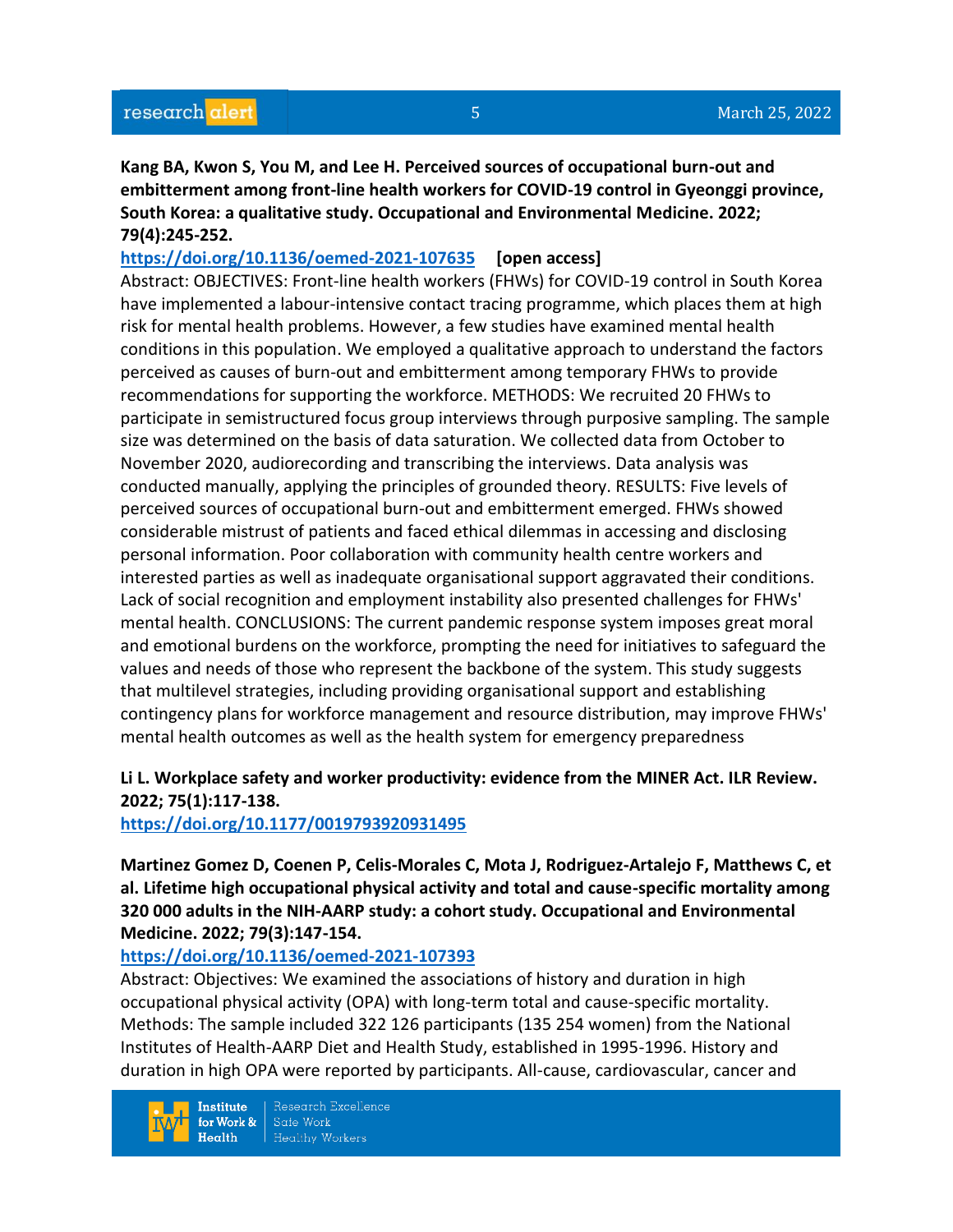other cause mortality records available through 31 December 2011. Results: The prevalence of high OPA was 52.1% in men and 16.1% in women. During 13.6 years (SD, 3.3) of follow-up, 73 563 participants (25 219 women) died. In age-adjusted models, the risk of death was higher among men (HR 1.14, 95% CI 1.12 to 1.16) and women (HR 1.22, 95% CI 1.18 to 1.26) with a history of high OPA. However, these associations were substantially attenuated in women (HR 1.04, 95% CI 1.00 to 1.07, an 81.8% attenuation) and eliminated in men (HR 1.02, 95% CI 0.99 to 1.04, 85.7% attenuation) after multivariable adjustments. Similar important attenuation results were found when examining duration in high OPA, as well as using causespecific deaths as the outcomes. Educational attainment and smoking patterns were the main contributors in the excess mortality among people working in highly physically active jobs in both men and women. Conclusion: Participating in high OPA was not consistently associated with a higher mortality risk, after adjustments for education and smoking factors. Workers in high OPA should be aware that they might not be getting all well-known health benefits of being physically active if they are only very active at work.

#### **Mascayano F, van der Ven E, Moro MF, Schilling S, Alarcon S, Al Barathie J, et al. The impact of the COVID-19 pandemic on the mental health of healthcare workers: study protocol for the COVID-19 HEalth caRe wOrkErS (HEROES) study. Social Psychiatry and Psychiatric Epidemiology. 2022; 57(3):633-645.**

#### **<https://doi.org/10.1007/s00127-021-02211-9> [open access]**

Abstract: Background: Preliminary country-specific reports suggest that the COVID-19 pandemic has a negative impact on the mental health of the healthcare workforce. In this paper, we summarize the protocol of the COVID-19 HEalth caRe wOrkErS (HEROES) study, an ongoing, global initiative, aimed to describe and track longitudinal trajectories of mental health symptoms and disorders among health care workers at different phases of the pandemic across a wide range of countries in Latin America, Europe, Africa, Middle-East, and Asia. Methods: Participants from various settings, including primary care clinics, hospitals, nursing homes, and mental health facilities, are being enrolled. In 26 countries, we are using a similar study design with harmonized measures to capture data on COVID-19 related exposures and variables of interest during two years of follow-up. Exposures include potential stressors related to working in healthcare during the COVID-19 pandemic, as well as sociodemographic and clinical factors. Primary outcomes of interest include mental health variables such as psychological distress, depressive symptoms, and posttraumatic stress disorders. Other domains of interest include potentially mediating or moderating influences such as workplace conditions, trust in the government, and the country's income level. Results: As of August 2021, ~ 34,000 health workers have been recruited. A general characterization of the recruited samples by sociodemographic and workplace variables is presented. Most participating countries have identified several health facilities where they can identify denominators and attain acceptable response rates. Of the 26 countries, 22 are collecting data and 2 plan to start shortly. Conclusions: This is one of the most extensive global studies on the mental health of healthcare workers during the COVID-19 pandemic,

**Institute** for Work &  $Health$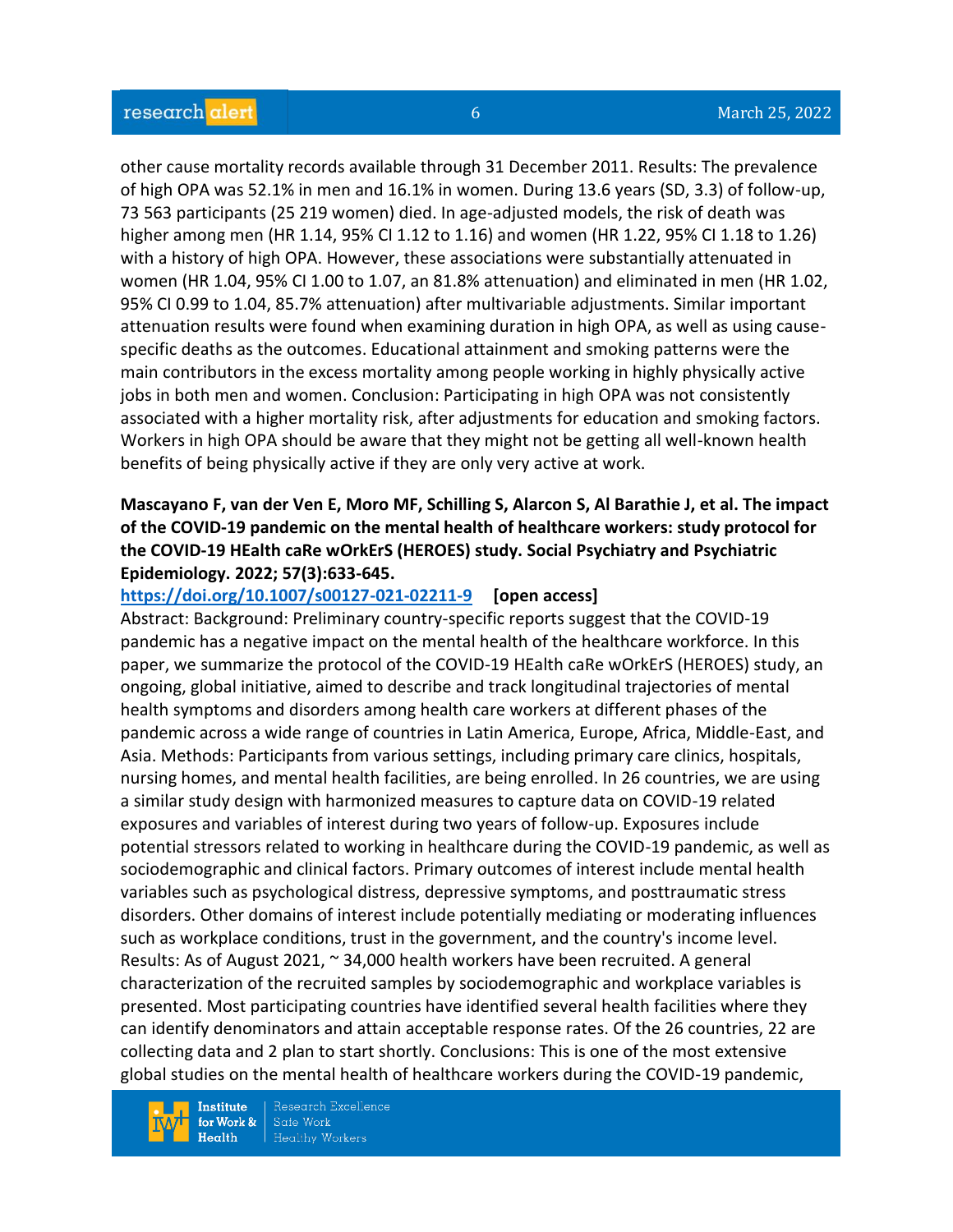including a variety of countries with diverse economic realities and different levels of severity of pandemic and management. Moreover, unlike most previous studies, we included workers (clinical and non-clinical staff) in a wide range of settings.

**Muhamad Hasani MH, Hoe Chee Wai Abdullah V, Aghamohammadi N, and Chinna K. The role of active ergonomic training intervention on upper limb musculoskeletal pain and discomfort: a cluster randomized controlled trial. International Journal of Industrial Ergonomics. 2022; 88:103275.**

**<https://doi.org/10.1016/j.ergon.2022.103275>** 

**Muller AE, Ames HMR, Jardim PSJ, and Rose CJ. Machine learning in systematic reviews: comparing automated text clustering with Lingo3G and human researcher categorization in a rapid review. Research Synthesis Methods. 2022; 13(2):229-241. <https://doi.org/10.1002/jrsm.1541>** 

Abstract: Systematic reviews are resource-intensive. The machine learning tools being developed mostly focus on the study identification process, but tools to assist in analysis and categorization are also needed. One possibility is to use unsupervised automatic text clustering, in which each study is automatically assigned to one or more meaningful clusters. Our main aim was to assess the usefulness of an automated clustering method, Lingo3G, in categorizing studies in a simplified rapid review, then compare performance (precision and recall) of this method compared to manual categorization. We randomly assigned all 128 studies in a review to be coded by a human researcher blinded to cluster assignment (mimicking two independent researchers) or by a human researcher non-blinded to cluster assignment (mimicking one researcher checking another's work). We compared time use, precision and recall of manual categorization versus automated clustering. Automated clustering and manual categorization organized studies by population and intervention/context. Automated clustering failed to identify two manually identified categories but identified one additional category not identified by the human researcher. We estimate that automated clustering has similar precision to both blinded and non-blinded researchers (e.g., 88% vs. 89%), but higher recall (e.g., 89% vs. 84%). Manual categorization required 49% more time than automated clustering. Using a specific clustering algorithm, automated clustering can be helpful with categorization of and identifying patterns across studies in simpler systematic reviews. We found that the clustering was sensitive enough to group studies according to linguistic differences that often corresponded to the manual categories

# **Piao X and Managi S. Long-term improvement of psychological well-being in the workplace: what and how. Social Science & Medicine. 2022; 298:114851.**

#### **<https://doi.org/10.1016/j.socscimed.2022.114851>**

Abstract: OBJECTIVE: The World Health Organization states that by 2030, mental illness will become the leading global disease burden. Thus, investigations of job stress might require

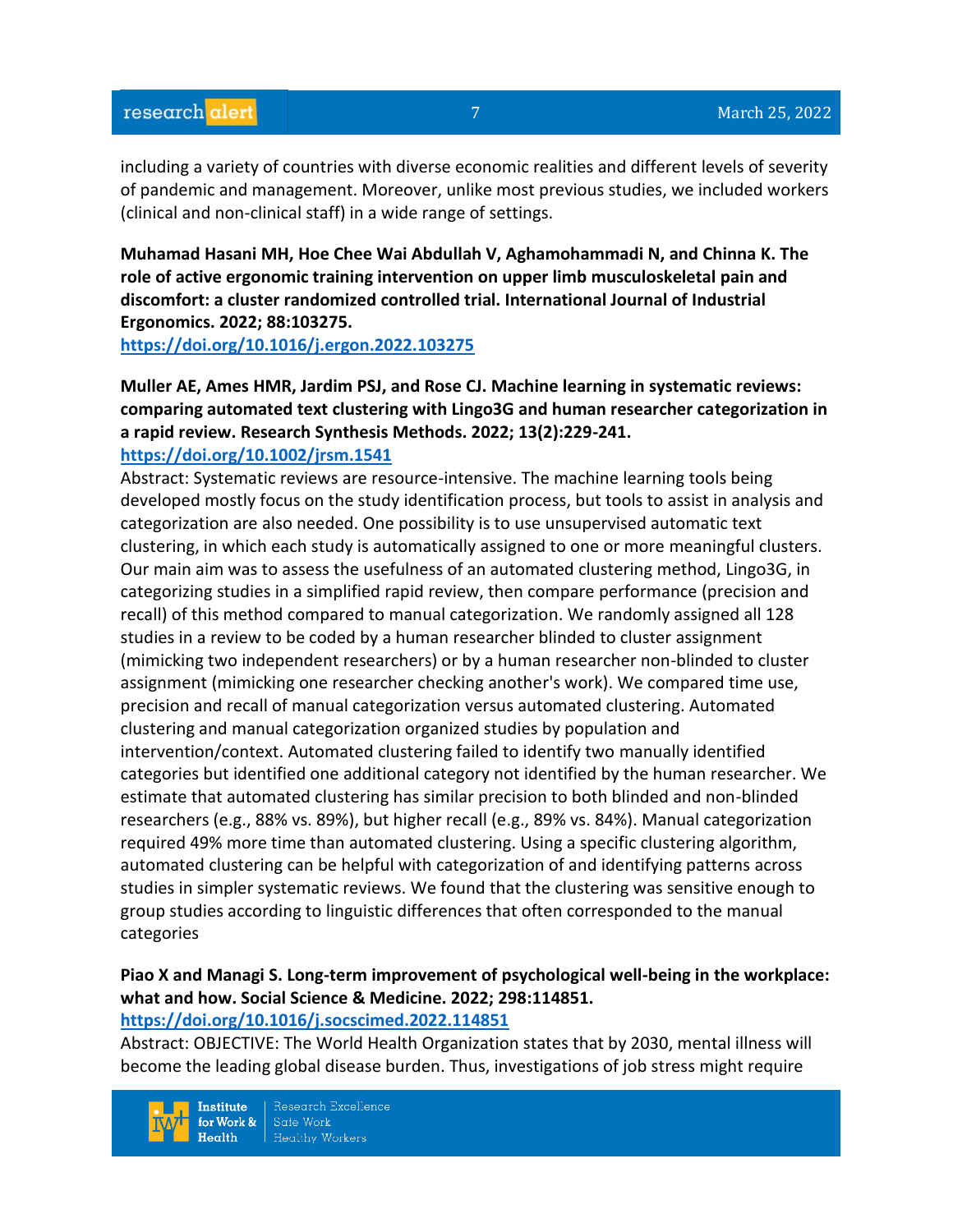#### research alert

more heterogeneous and innovative solutions. Existing literature demonstrates that good workplace environments have favorable effects on employees' psychological well-being. However, studies on long-term effects are scarce. This study examined the long-term impact of comprehensive workplace characteristics and employee responses to stress (coping strategies) on job stress in Japan. METHODS: Under a large-scale 3-year longitudinal study, 1,021,178 observations collected from employees in 390 companies from 2017 to 2019 were used. Employee job stress trends were confirmed based on company-fixed-effects linear regression. The relationship between one-year or two-year lagged comprehensive workplace characteristics or coping strategies, and employee job stress was estimated using linear regression. Favorable effects of the work environment and coping strategy improvement were illustrated based on the regression results simulation. RESULTS: First, job stress appeared to be steadily worsening among the employees of Japanese companies from 2017 to 2019. Second, low job and psychological demand, high job control, a high level of support from the people around, balanced effort-reward, strong job security, and strong interpersonal relationship have favorable long-term effects on employee job stress. Third, employees' coping strategies, such as positive thinking, changing mood, requiring help from other people, reduced negative thinking, and avoiding inappropriate emotional divergence have long-term effects on mitigating job stress. Particularly, thinking positively, changing mood, and avoiding directing feelings of anger and frustration toward others reduce high stress in 46% of respondent employees. CONCLUSIONS: A comprehensive well-organized workplace environment and appropriate responses to stress have a long-term favorable effect on employee job stress. These results provide policy measures for improving the workplace environment and for employees to adopt coping strategies to enhance their psychological well-being in the long term

#### **Rodriguez-Romero B, Smith MD, Pertega-Diaz S, Quintela-Del-Rio A, and Johnston V. Thirty minutes identified as the threshold for development of pain in low back and feet regions, and predictors of intensity of pain during 1-h laboratory-based standing in office workers. International Journal of Environmental Research and Public Health. 2022; 19(4):2221. <https://doi.org/10.3390/ijerph19042221> [open access]**

Abstract: This study with 40 office workers investigated (a) the effect of time spent standing on low- back and lower limb pain during a 1-h laboratory-based task; (b) the standing time after which a significant increase in pain is likely; and (c) the individual, physical and psychosocial factors that predict pain. The primary outcome was bodily location of pain and pain intensity on a 100-mm Visual Analogue Scale recorded at baseline and every 15 min. Physical measures included trunk and hip motor control and endurance. Self-report history of pain, physical activity, psychosocial job characteristics, pain catastrophizing and general health status were collected. Univariate analysis and regression models were included. The prevalence of low-back pain increased from 15% to 40% after 30 min while feet pain increased to 25% from 0 at baseline. The intensity of low-back and lower limb pain also increased over time. A thirty-minute interval was identified as the threshold for the

**Institute** for Work &  $Health$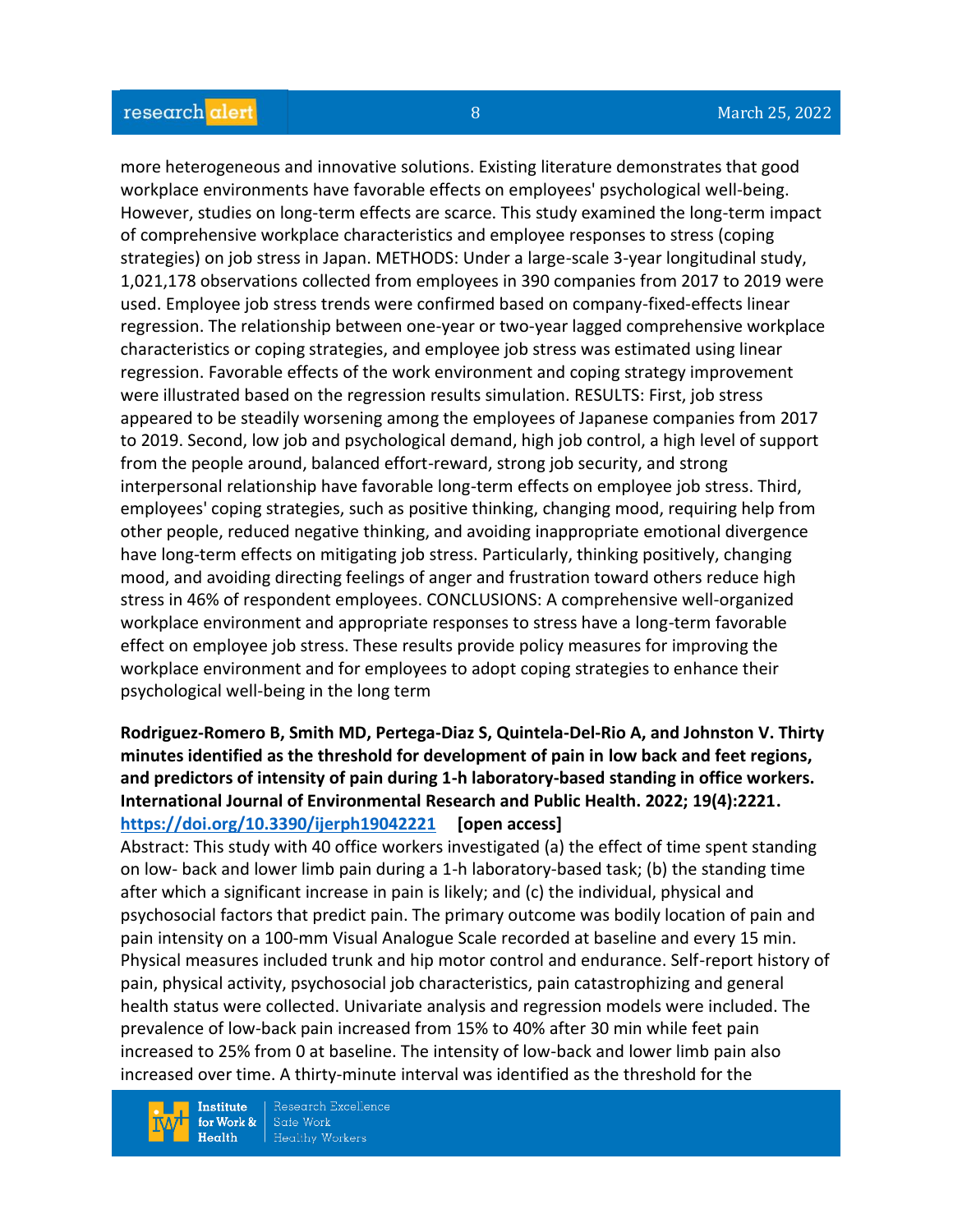development and increase in low-back and feet pain. Modifiable factors were associated with low-back pain intensity-lower hip abductor muscle endurance and poorer physical health, and with feet symptoms-greater body mass index and less core stability

#### **Schofield KE, Ryan AD, and Stroinski C. Risk factors for occupational injuries in schools among educators and support staff. Journal of Safety Research. 2022; 80:67-77. <https://doi.org/10.1016/j.jsr.2021.11.008>**

Abstract: Introduction: School districts employ a large number of employees who work in educational (e.g., teachers) or other support roles, including educational assistants, custodians, food service, bus drivers, and community and recreation workers. District employees perform a wide array of job tasks and experience a wide spectrum of work-related risks and injuries. Methods: Workers' compensation data were coupled with Minnesota Department of Education district employee denominator data to evaluate risk factors for injury and severity. Variables included district location and type, employee job classification, age, and gender. Rates of injury and rate ratios were calculated to measure comparative injury risk using negative binomial regression and 95% confidence internals. Incidence and frequency of injury cause, nature, and body part we calculated. Results: Saint Paul and Minneapolis metropolitan area (versus non-metro) districts had higher risk (RR = 1.35, 95%CI = 1.18-1.54) of employee injuries. All job classifications in support roles had increased risk of injury claims versus educators, however food service (RR = 5.14, 95%CI = 4.61-5.74), custodial (RR = 3.85, 95%CI = 3.41-4.34), and transportation (RR = 4.15, 95%CI = 3.38-5.10) exhibited the highest comparative risk to educators; significant risk of lost-time injury was also present in these workers. Males and females had similar risk of injury for all claims, however males had elevated risk of lost-time injury (RR = 1.46, 95%CI = 1.26-1.69) versus females. All age groups >41-years-old exhibited increased risk of injury as compared to 31-40-year-olds. The magnitude of lost-time injury risk also increased with age. Falls and slips (29.1%), strains/sprains/ruptures (45.2%), and upper extremities (31.3%) most frequent cause, nature, and body part injured, respectively. Conclusions: Characteristics of districts, schools, workers, and their jobs tasks and hazards vary. Many categories of support staff in schools have elevated risk of injury, including lost-time injury, as compared to educators. Practical Applications: Injury prevention in schools should be approached by targeting job classifications; high risk jobs can be prioritized for prevention.

# **Stienstra M, Edelaar MJA, Fritz B, and Reneman MF. Measurement properties of the work ability score in sick-listed workers with chronic musculoskeletal pain. Journal of Occupational Rehabilitation. 2022; 32(1):103-113.**

#### **<https://doi.org/10.1007/s10926-021-09982-7>**

Abstract: Purpose Chronic musculoskeletal pain can have a major impact on ability to work. The work ability score is a commonly used single-item question to assess work ability but has not been fully validated yet. The aim of the present study was to evaluate test-retest reliability, agreement, construct validity, and responsiveness of the work ability score among

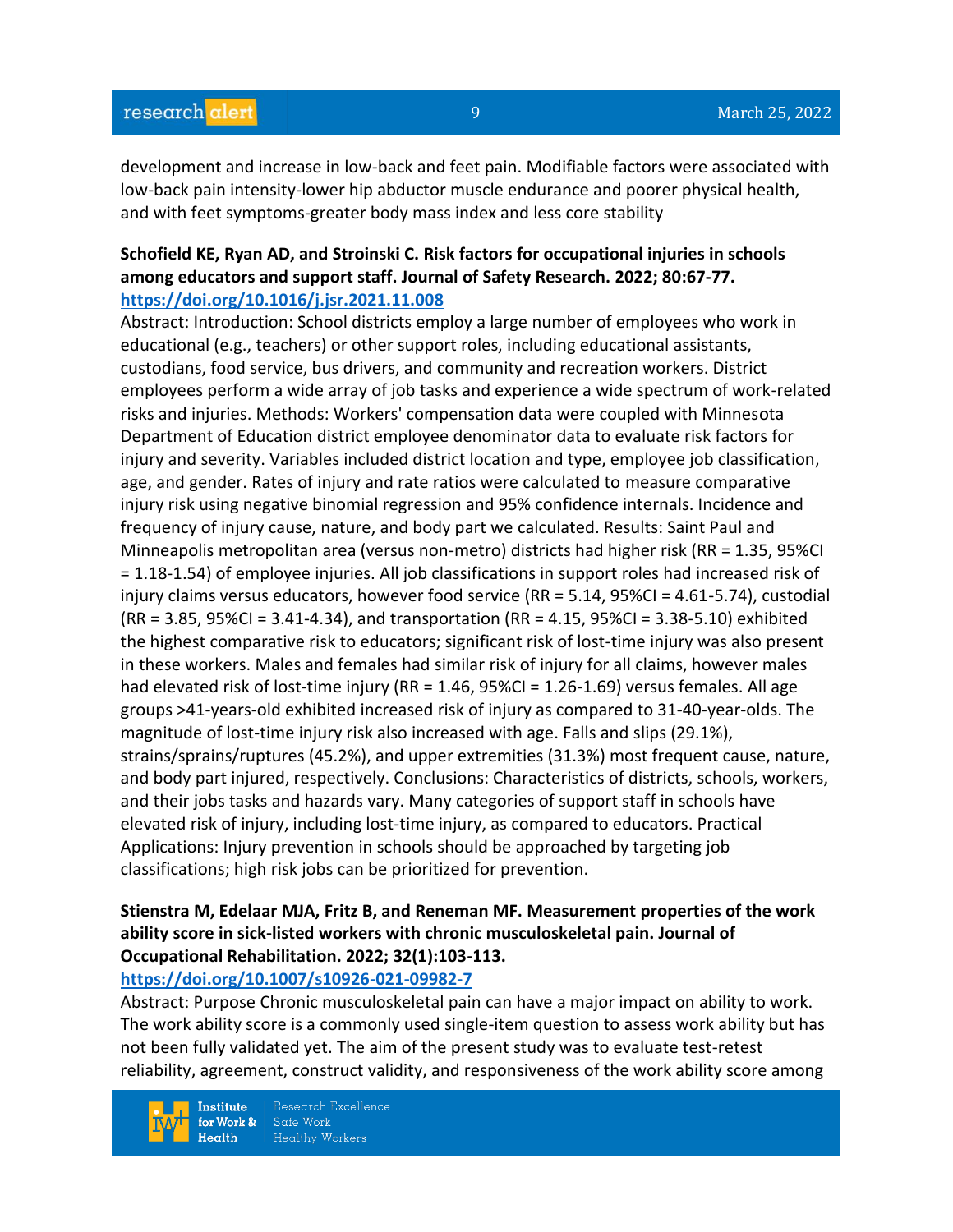sick-listed workers with chronic musculoskeletal pain. Methods Data of sick-listed workers with chronic musculoskeletal pain was routinely collected at seven rehabilitation centres in the Netherlands. Assessments included a set of questionnaires, administered at admission and discharge from a fifteen-week vocational rehabilitation program. Test-retest reliability was determined with the intraclass correlation coefficient. For agreement, the standard error of measurement and smallest detectable changes were calculated. Construct validity was assessed by testing hypotheses regarding Spearman rank correlation coefficient. Area under the curve obtained from the receiver operating characteristic curve and minimal clinically important change were determined for the total sample and work ability score baseline tertile groups to assess responsiveness. Results In total, 34 workers were analyzed for reliability and agreement, 1291 workers for construct validity, and 590 responded to the responsiveness questionnaire. Reliability reached an intraclass correlation coefficient of 0.89; 95% CI 0.77-0.94, a standard error of measurement of 0.69 points, and the smallest detectable change of 1.92 points. For construct validity, six of the seven predefined hypotheses were not refuted. The area under the curve was 0.76 (95% CI 0.71-0.81) allowing for discrimination between stable and improved workers, with a minimal clinically important change of 2.0 points for the total sample. Conclusion The work ability score showed good measurement properties among sick-listed workers with chronic musculoskeletal pain

# **Wang R, Dwan K, Showell MG, van Wely M, Mol BW, Askie L, et al. Reporting of Cochrane systematic review protocols with network meta-analyses: a scoping review. Research Synthesis Methods. 2022; 13(2):164-175.**

#### **<https://doi.org/10.1002/jrsm.1531>**

Abstract: Publishing systematic review protocols is a fundamental part of systematic reviews to ensure transparency and reproducibility. In this scoping review, we aimed to evaluate reporting of Cochrane systematic review protocols with network meta-analyses (NMA). We searched all Cochrane NMA protocols published in 2018 and 2019, and assessed the characteristics and reporting of methodologies relevant to NMA. We reported frequencies for each reporting item. Forty-five protocols were assessed, including two for overviews and 43 for intervention reviews. Thirty-three (73%) were labelled as NMA protocols in the title. Forty-two (95%) justified the need of an NMA and 40 (89%) used appropriate search strategies to identify potential eligible studies. About half (24, 53%) considered the transitivity assumption when reporting inclusion criteria and 35 (78%) specified potential effect modifiers. Forty-three (96%) reported statistical software for NMA, 25 (56%) reported NMA model choice, 32 (71%) reported framework choice and 32 (71%) reported assumption about heterogeneity variances. Protocols varied in whether they reported methods for relative ranking (35, 78%), statistical inconsistency (40, 89%), reporting bias (44, 98%) and sources of heterogeneity (39, 87%). In conclusion, Cochrane NMA protocols reported multiple NMA-specific items well, but could be further improved, especially regarding